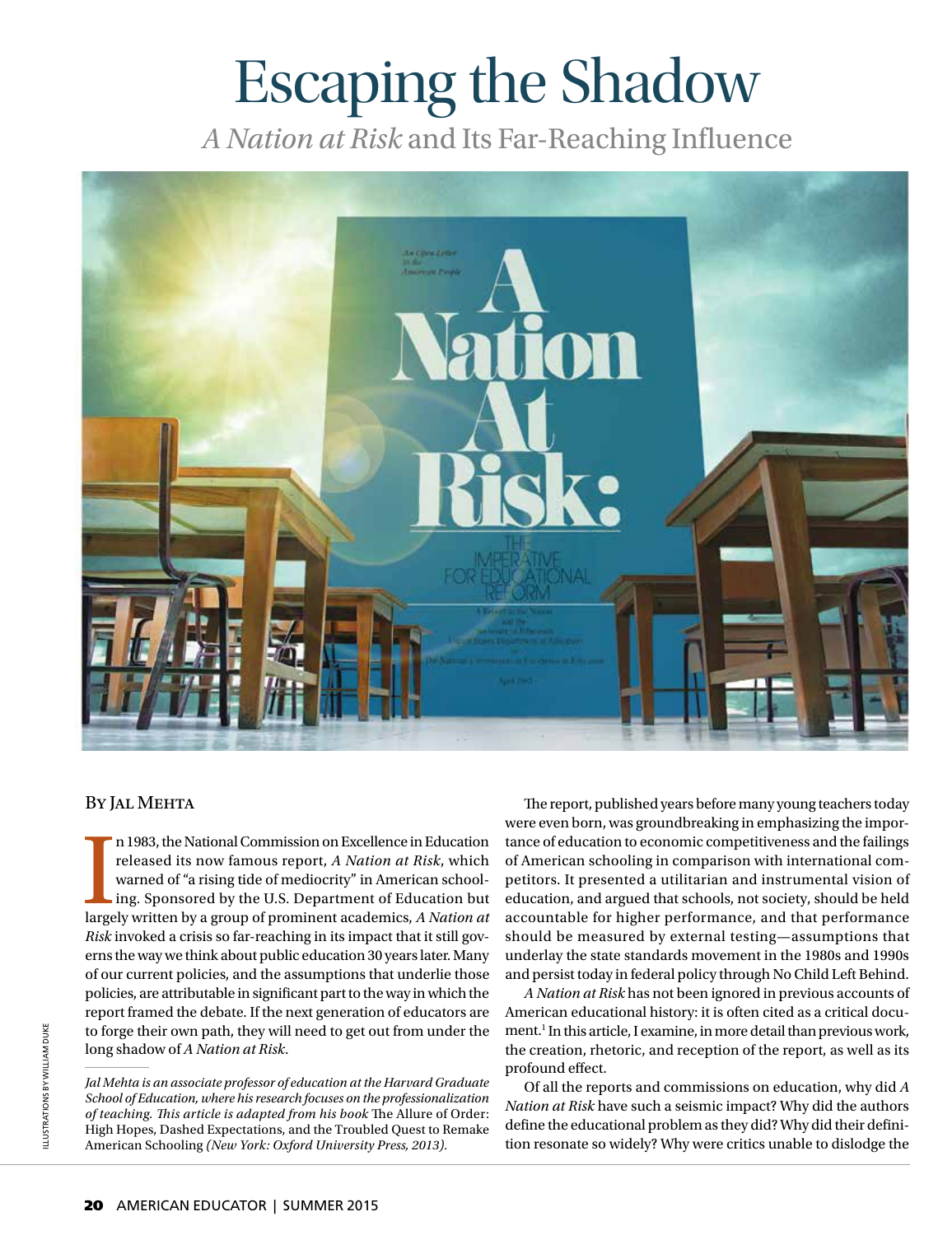dominant narrative? Why has the report had such staying power in framing the debate? And how might those who disagree with its framing escape its long reach?

#### Establishing a New Story Line

There was no indication in 1982 that the next two decades would witness an explosion of reform strategies aimed at increasing performance in schooling. A serious economic recession, severe state budget deficits, and President Ronald Reagan's stated intention to downgrade the federal role in education policy all pointed to education remaining a low priority.

In their 1982 textbook on the politics of education, longtime education policy analysts Frederick Wirt and Michael Kirst pointed to tax revolts, slow national economic growth, the shrinking share of the population with students in the schools, and a decreasing federal role, as factors that likely precluded significant education reform, concluding that "the 1980s will be a decade of consolidating and digesting the large number of innovations from the 1970s."2

It was into these seemingly calm waters that *A Nation at Risk* dropped in April 1983. In a short report that employed bold and ominous language, the National Commission on Excellence in Education assailed the nation's poor performance, famously declaring that the United States was caught in "a rising tide of mediocrity" that imperiled the nation's economic future. In support of its case, it cited a variety of academic indicators, most notably high levels of illiteracy, poor performance on international comparisons, and a steady decline in SAT scores from 1963 to 1980.

Quoting analyst Paul Copperman, the report claimed that this would be the first time in the history of the country that the educational skills of one generation would not be equal to those of their parents. Contrasting this declining educational picture with the centrality of skills and human capital in the knowledge-based, postindustrial economy, the report linked the future of the nation's international economic competitiveness with the reform of its educational system.

The report's recommendations called for a new focus on "excellence" for all, which would be achieved through a revamped high school curriculum with fewer electives and more required courses in math, English, science, and social studies, a combination that the authors called "the New Basics." They also called for a longer school day and school year, more homework, tighter university admission standards, more testing for students as indicators of proficiency, higher standards for becoming a teacher, an 11-month professional year, and market-sensitive and performance-based teacher pay.

The reaction to the report was instantaneous and overwhelming.\* The report was released in a White House ceremony that Reagan, disregarding the report's findings, used as an occasion to highlight his familiar agenda of school prayer, tuition tax credits, and the end of the "federal intrusion" into education. But the media coverage of the ceremony focused on the claims about the "rising tide of mediocrity," pushing Reagan's agenda to the background.<sup>3</sup>

The U.S. Government Printing Office received more than 400 requests for copies in a single hour the following day and distributed more than *6 million* copies over the course of the next year. The press interest was insatiable; the *Washington Post* published almost two articles per week on *A Nation at Risk* in the year following the report's release.4 An assessment in 1984 found that more than 250 state task forces—in only 50 states!—had been put together to study education and recommend changes.<sup>5</sup>

Some critics have charged that the commission "manufactured a crisis" as part of a broader neoconservative agenda for school reform.6 But a careful look at the composition of the commission and the internal records of its deliberations shows that this view does not hold up. At the time the commission was formed, the agenda of the Reagan administration was the abolition of the Department of Education, not an expanded federal bully pulpit demanding educational excellence. The commission was initially formed by Department of Education Secretary Terrel Bell, whose primary assignment from Reagan was to find a way to eliminate

*A Nation at Risk* invoked a crisis so far-reaching in its impact that it still governs the way we think about public education 30 years later.

his own department. He devised the idea of a national commission to report on the quality of American education and make suggestions for improvement as a way of increasing national attention to the important functions of public education. Finding little support from Reagan's office for the appointment of a presidential commission amid criticisms that it might generate a greater federal role for education, in July 1981 Bell appointed a commission himself.7

Notwithstanding the political motives behind the formation of the commission, its composition does not support the idea that the analysis was motivated by larger ideological, partisan, or corporate concerns. It was chaired by University of Utah President David P. Gardner and was composed of university faculty and administrators (seven members) and state and local school personnel, including principals, teachers, school board members, and superintendents (seven members), with only one business leader, one politician, and two others.<sup>8</sup>

It included some very distinguished educators who presumably would not be easily swayed by political concerns, including Gardner, Nobel Chemistry Prize–winner Glenn Seaborg, Harvard physics professor Gerald Holton, and Yale President A. Bartlett Giamatti. Reagan did initially try to set a direction for the commission; one member reported that in an early meeting Reagan suggested that it focus on five fundamental points: "Bring God

<sup>\*</sup>Albert Shanker, president of the AFT at the time of the report's release, embraced it. For more on his position, see *Tough Liberal: Albert Shanker and the Battles Over Schools, Unions, Race, and Democracy* by Richard D. Kahlenberg.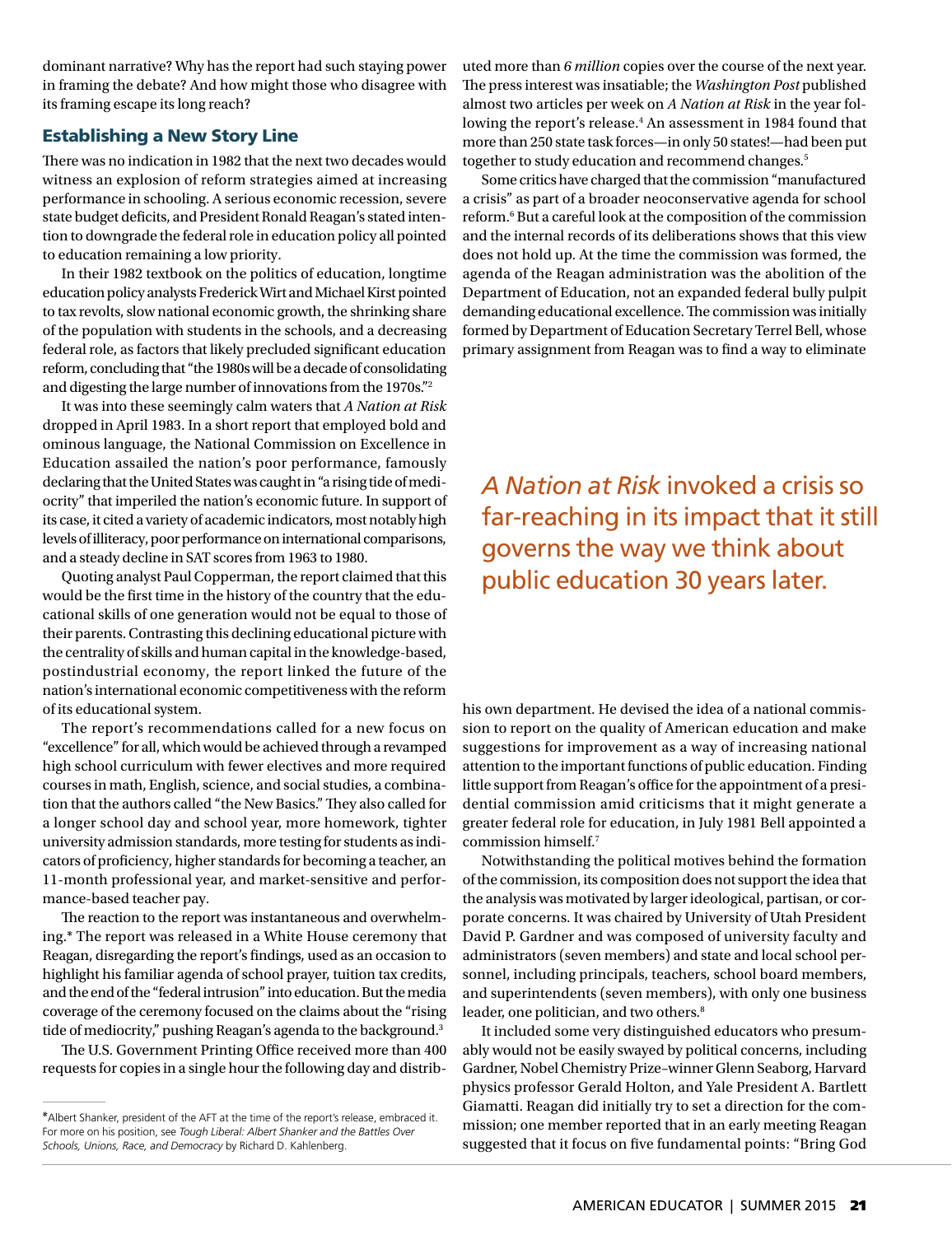back into the classroom. Encourage tuition tax credits for families using private schools. Support vouchers. Leave the primary responsibility for education to parents. And please abolish that abomination, the Department of Education. Or, at least, don't ask to waste more federal money on education—'we have put in more only to wind up with less."<sup>9</sup>

But the commission members did not share the president's interests and, ironically, elevated the priority of educational reform so that the abolition of the Department of Education (created in 1979) subsequently became impossible. The commission engaged in 18 months of fact-finding, commissioning dozens of papers and holding six public meetings, as well as a number of regional meetings with a variety of stakeholders, before producing its analysis. (For an inside look at the commission's work, see the sidebar on page 24.) There is no reason to think that its report did not represent the commission's honest appraisal of the state of the school system and what needed to be improved. The fact that

## Educators resented the report's implication that economic problems should be laid at their feet.

Reagan's office largely disregarded the findings of the report in drafting his remarks for the White House ceremony indicates that the administration had not gotten the report it wanted.<sup>10</sup>

Internal drafts do show that the report's inflammatory rhetoric about a system in crisis was a conscious choice made by some on the commission in order to increase its impact. An outline of the final report that was approved in September 1982 reveals a version that would have been much longer and more complimentary, including four chapters of text, beginning with a "relatively brief, positive description of the size and scope of American education" and leaving an outline of major problems to the final section.<sup>11</sup> Staff offered drafts of sections of the report in December 1982, which some members of the commission regarded, as one put it, as "not emphatic enough to measure the gravity of the need."

In January 1983, Seaborg wrote an outline that more closely resembled the final document. He wrote: "1. Clarion call, call to arms, concise, include 4, 5 or 6 top recommendations. Total of 10 pages (no more than 15 pages). 2. Strident opening sentence or two. (1) If foreign country did this to us we would declare war. (2) 'We have identified the enemy and it is us.'"

This theme was picked up by Holton, who voiced his displeasure with the "involuted and complex" versions written by the commission's staff and wrote a February 14 draft that contained much of the heated rhetoric that would serve as the groundwork for the final

version.<sup>12</sup> In the end, the good the report offered about American education—high college-going rates compared with international competitors and high scores for top American students on international comparisons of achievement—was buried near the end, a minor qualification to a dominant rhetoric of crisis.

#### The New Story Line Triumphs

Not everyone agreed with the claims of *A Nation at Risk*, and its over-the-top rhetoric was a source of much criticism among professional researchers and academics, who argued that the panel's desire to capture attention for its report had led it to suspend the usual standards of scientific scrutiny in order to make its provocative claims. As Harold Howe II, a former U.S. commissioner of education, said in the week following the report: "I think American education has a cold. Most people think it has the flu. It certainly doesn't have the pneumonia the committee suggested."13

Specifically, these critics noted that the international comparisons were unfair because other countries were more selective about which students took the tests; that measuring a decline in SATs neglected to consider the increase of students, particularly poor and minority students, taking the test; that SAT scores had actually increased since 1980; and that basic skills, particularly among poor and minority students, had been on the rise throughout the 1970s.<sup>14</sup>

Educators resented the implication that economic problems should be laid at their feet; critics have subsequently questioned the connection between national educational and economic performance, especially as the American economy rose in the 1990s and the Japanese economy faltered. A *New York Times* article in September 1983 reported some of the early discontent in a story headlined "'Tide of Mediocrity' May Not Be Rising as Fast as It Seems," which quoted Ernest Boyer, at the time president of the Carnegie Foundation for the Advancement of Teaching, acerbically noting that "what we have is a rising tide of school reports."15

These academic qualifications, even when they were reported in the media, had little impact on the dominant story line in the mind of the public or policy elites. Public confidence in schooling, which had already been falling as part of the post-Watergate decline of confidence in public institutions, hit a new low after the release of the report in 1983.16 States rushed to issue their own reports to evaluate whether they were falling short of the new measures of excellence specified by *A Nation at Risk*. Despite the claims of the critics, *A Nation at Risk* had been the rare report that galvanized not only debate but also action.

Why did *A Nation at Risk* succeed where so many previous high-level reports, including one by the College Board in 1977 that reported the same decline in SAT scores, were unable to rouse more than a moment's notice?17 Part of it was undoubtedly attributable to the prominence of the report's authors. The fact that it was commissioned by the Department of Education gave it needed weight and authority and assured initial media attention. The conflict between the substance of the report and Reagan's school agenda, particularly over the issue of federal responsibility for schooling, was of early interest to the media.

The timing of the report was also important, as it was released in the midst of a recession and offered a seemingly compelling explanation of the relative success of leading international competitors like Japan and South Korea. The analysis was bolstered by a series of other reports, released shortly thereafter, that also raised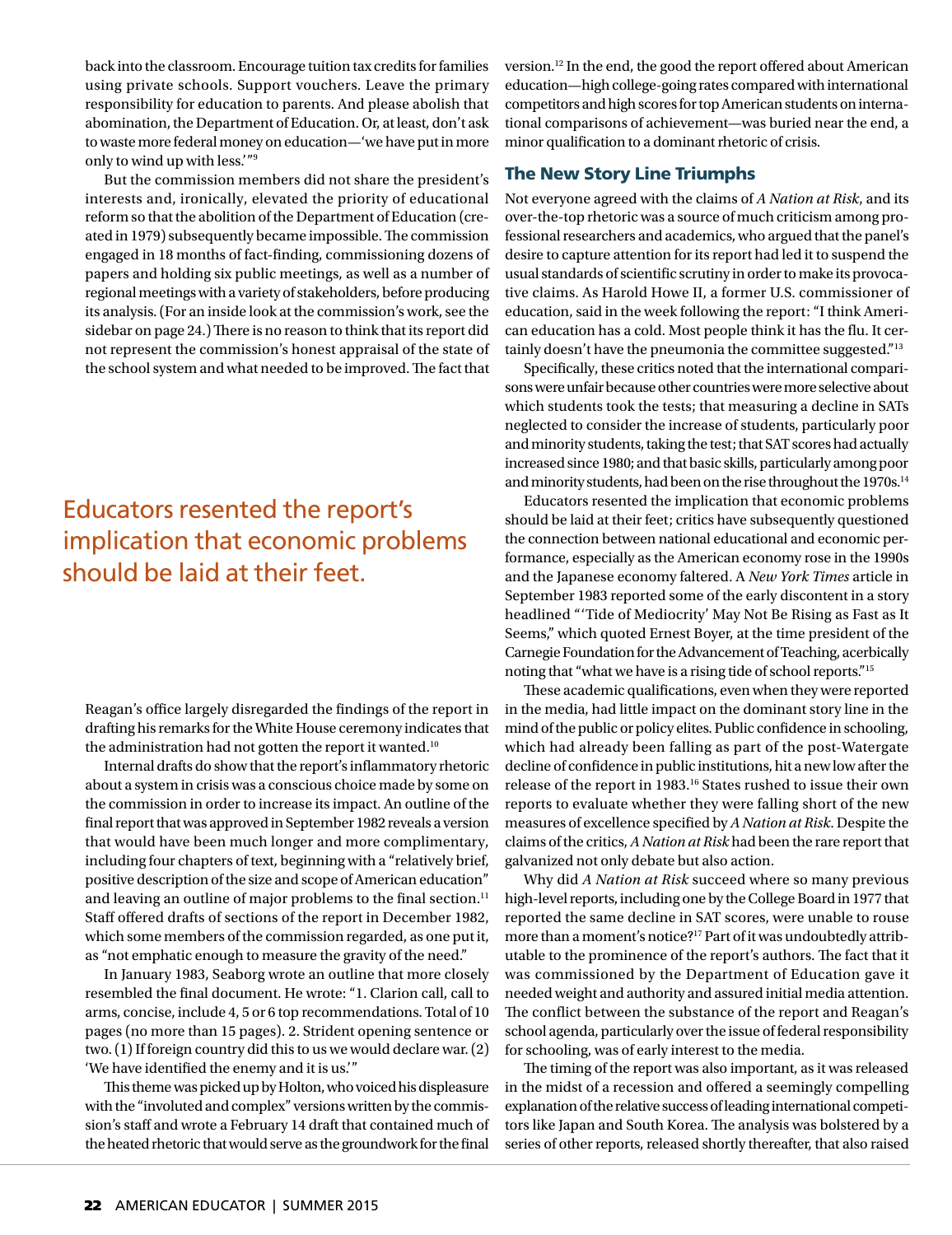concerns about the quality of schooling and emphasized the growing importance of education to state and national economic competitiveness.<sup>18</sup> The findings themselves, particularly on the decline of SAT scores, the levels of illiteracy, and poor international performance, were also striking and widely publicized, even if they could partially be explained by the report's detractors.

In addition to the substance of its findings, the report also gained influence by telling a powerful story of decline that resonated with policymakers and the public. More than simply a jumble of numbers, the report contained an identifiable narrative arc that made it both memorable and resonant. This arc was what Robert Putnam, referring to his own work on the decline of social capital in America, calls a "declensionist narrative," or, more simply, a story of decline and fall.19

For an audience of adults who no longer had firsthand knowledge of the schools, this narrative, supported by the glaring indicator of dropping SAT scores, proved irresistible. Critics of the report never were able to offer an equally convincing counternarrative that would tie together their assorted criticisms into a compelling story.20

#### The Economic View of Schooling

Perhaps the most fundamental shift in thinking that *A Nation at Risk* encapsulates is the elevation of the economic purposes of schooling over its many other purposes. Schooling has traditionally been accorded a wide variety of functions—to create citizens and social cohesion; to promote patriotic values; to incorporate immigrants; to stimulate student growth, creativity, and critical thinking; to provide an avenue for upward mobility—only some of which are consistent with the human capital approach.

What propelled this elevation? Three separate consequences of the changing economy were likely relevant. Most often noted has been the greater role of education in *international economic competition*. This is an issue that *A Nation at Risk* placed squarely on the map, and it has not receded since. In hindsight, *A Nation at Risk* overstated the case—other factors affect productivity, and, before the most recent recession, the American economy had since overtaken many of its rivals, despite little improvement on international school comparisons.<sup>21</sup>

But the link between educational success and national competitiveness caught the popular imagination and continues to be a widely used prism in op-ed columns and political speeches.<sup>22</sup> Less noticed but more important in spurring state policy adoption was the idea that improving education was key to *state economic growth*. While international productivity comparisons are influenced by a variety of factors that differ across countries (e.g., infrastructure, regulatory climate, proximity to supply chains), the differences across states in these factors are less significant, making the quality of the labor force more critical. A group of southern governors had already begun reform efforts to improve education under this banner, and *A Nation at Risk* nationalized these state concerns.23

Finally, *A Nation at Risk* highlighted the increasing *individual returns to education*, which were of widespread concern to parents and students everywhere. In the years since, politicians have largely blurred these various economic advantages to greater educational performance, linking individual, state, and national prosperity to the bandwagon of school reform.

To be sure, individuals have always seen schooling as a key route to economic mobility, and political leaders have always stressed the relationship of education to our broader economic prosperity. In this sense, *A Nation at Risk* did not provide a new analysis. But the political debate around education does shift from one educational purpose to another—sometimes emphasizing the equity purposes of schooling, sometimes its role as a shaper of social citizenship—and *A Nation at Risk* (like Sputnik before it) did play an important role in concentrating attention on the economic functions of schooling. By linking an old set of concerns about education's economic role to a new analysis of international economic competition and the shift to a postindustrial economy, *A Nation at Risk* succeeded in elevating the economic purpose of schooling over its other purposes.



This elevation has restructured the terms of rhetorical debate and the political landscape of schooling. By raising the agenda status of education, the economic emphasis brought in a much wider array of actors, most notably state (and eventually federal) legislators and business groups. An analysis that I conducted of governors' State of the State addresses in three states—Maryland, Michigan, and Utah—found that the topic of education was four times more prevalent in addresses given in the decades since *A Nation at Risk* in comparison with the previous decade. Reading these addresses suggests that the reason for this increase is that as education became more directly linked to economic issues, it became a more central part of political rhetoric.

The idea of investing in human capital was attractive to Democrats, since it provided a way to pitch their traditional concerns about greater resources for schools in the hard language of economic investment.24 At the same time, the economic view of schooling proved appealing to Republican legislators eager to please business constituencies, and the market and businessderived reform strategies that followed enabled Republicans to erode the traditional Democratic advantage on education.25

For both parties, what the economic imperatives meant in educational terms—greater literacy, improved skills in math and reading, more advanced critical-thinking skills—was so fundamental as to be uncontroversial, drawing wide and deep support from the general public. In the past, the parties had largely split over the issues of busing, school finance, and greater federal inter-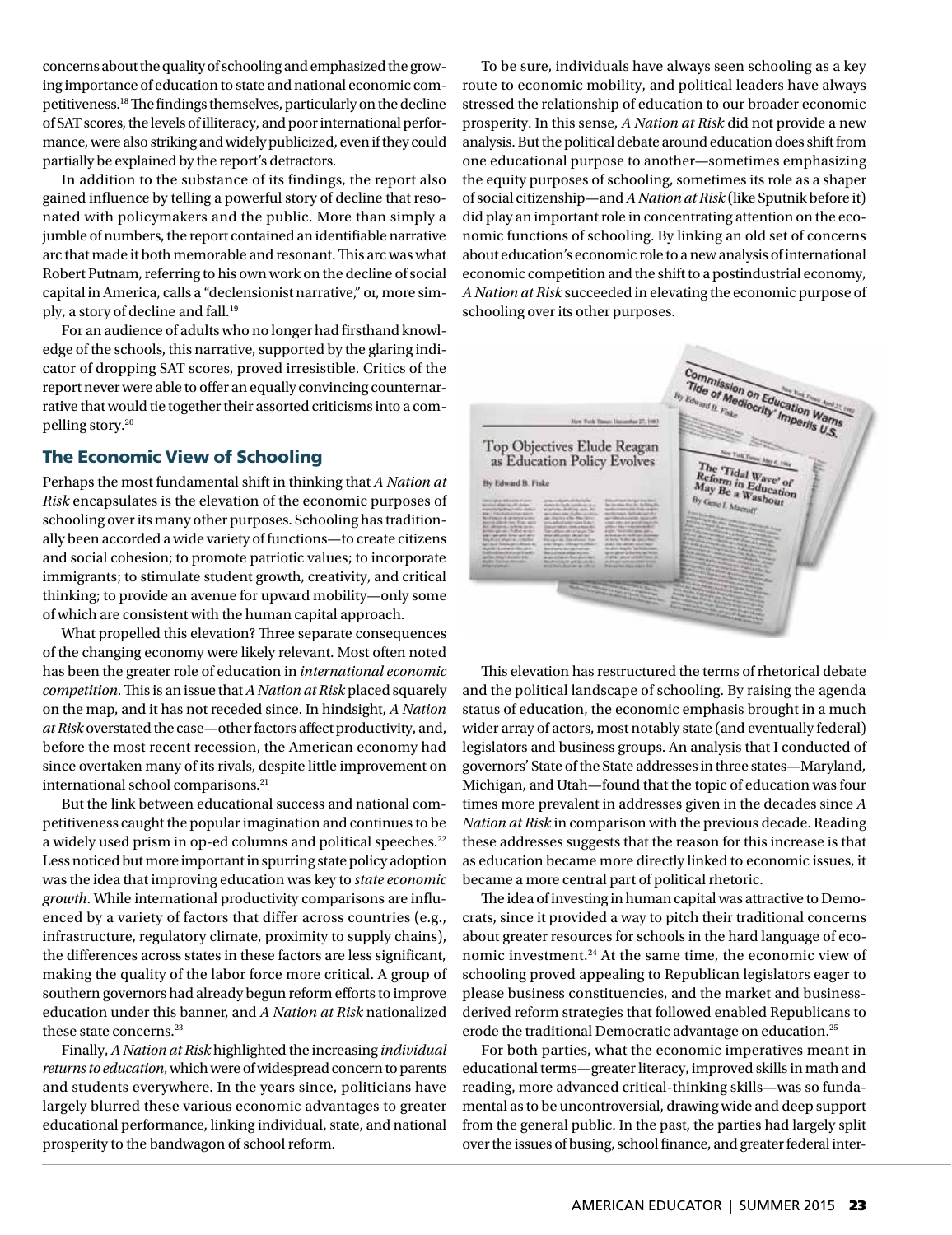## **A Closer Look at the Commission's Work**

#### **BY TOMMY TOMLINSON**

Having concluded that public education was getting short shrift, President Reagan's first secretary of education, Terrel Bell, determined that the country needed a close examination of education quality and a better definition of its status. To that end, he created the National Commission on Excellence in Education. He appointed David Gardner, president of the University of Utah, to be chairman and chose Milton Goldberg, acting director of the National Institute of Education (NIE), to be the executive director.

To avoid later charges of partisanship, Bell gave both men free reign to identify and select members. They chose 17 commissioners representing diverse interests and backgrounds, including university presidents, leading academics, a Nobel laureate, public school administrators, the current high school teacher of the year (coincidentally, a member of the American Federation of Teachers), and state and community leaders.

Goldberg picked his staff from among the NIE workforce. Thirteen staff members were appointed to serve the commission seven administrative/clerical support and six professional staff. Another 21 NIE staff members supplemented the core group to add their expertise on specific issues. In my case, I was a senior associate at NIE. As soon as I heard that Secretary Bell had created the commission, I called Goldberg and declared my interest in being a member of the staff. He asked me to be the director of research. In that role, I commissioned research reviews on a range of education issues, including curriculum, learning, motivation, and American educational history, among others.

The commission's scope was initially confined to the variables that were plausibly within control of schools, colleges, and universities. These initially included time on task, structure and content of the curriculum, and expectations or standards of learning. The commissioners quickly determined that teacher quality and administrative leadership, including political and fiscal support, were also critical determinants of excellence, and they were added. Issues such as income, race, and parental background were purposely excluded.

As a first step, Goldberg drew up a series of symposia, panel discussions, and hearings to be held around the country on a variety of topics bearing on the quality and structure of American education; transcripts of the proceedings were provided to all commission members so they could increase their knowledge about the issues in primary and secondary education. Such presentations, coordinated by commission staffer Susan Traiman, also provided publicity for the commission's work and helped establish an audience in advance of *A Nation at Risk*'s April 1983 release.

aimed at the usual audience of academics and educators would not do. He was right in his concern, but the commission staff members were completely caught off guard by Holton's rhetoric and, like proper social scientists, were frankly not sure it was an acceptable approach.

As it turned out, Holton's preamble was precisely what Seaborg had in mind. We had conceived a report along more or less conventional lines, one that summarized the import of the issue, the charge from the secretary of education, the sense of the research, and the substance of the symposia.

We had conceived a report along more or less conventional lines. But the addition of Holton's preamble set a much different tone.

Leading scholars and other authorities in the field were chosen by commission staff to participate in these presentations and to prepare reports on selected topics. Thirtyone papers were commissioned, and together with the evidence from the symposia, hearings, and panel discussions, they composed the substantive background of the final report. The results of this effort were then circulated among the commissioners.

The next step was pulling all these pieces together and writing the report. The first draft was prepared by the principal staff writer, Jim Harvey, based on a combination of the commissioners' conclusions and recommendations, some final thoughts by the chair, David Gardner, and other salient findings. Shortly after the draft was sent to the commissioners, Commissioner Gerald Holton responded with the now famous preamble titled "A Nation at Risk." The staff received Holton's text by mail one morning, handwritten on the yellow pages of a lined tablet, just as he had written it on a plane to the West Coast. It was a pageturner unlike any we could have imagined. It was completely unanticipated, despite prior suggestions from Commissioner Glenn Seaborg that the report had to be a call to arms and feature the federal eagle on its cover. Seaborg contended that a report written in the standard academic style

It would be organized around the variables of content, expectations, time, teaching quality, and leadership. It would end with the commission's recommendations for change. But the addition of Holton's preamble set a much different tone.

Our charge was clear: we had to integrate the preamble with the substantive body of the text. While staff members did not write the famous introductory declaration, they did conceive and write the main text that described the principal conclusions, established the prime variables, and, with the advice and consent of the commissioners, set out the recommendations. One could say that the two approaches were complementary: the florid rhetoric of the introduction generated enormous public interest in an otherwise straightforward plan for reform.

A torrent of public interest and academic criticism followed the report's release. The commissioners and staff fanned out across the country to explain and expand on its findings, and promote interest in improving education at the primary and secondary level. One thing was certain: the nation had gotten the message, and people wanted a change for the better. Education was no longer the low man on the totem pole; indeed, not since Sputnik had its visibility been so high. The rest, as they say, is history.  $□$ 

*Tommy Tomlinson was the director of research for the National Commission on Excellence in Education and a senior associate at the National Institute of Education.*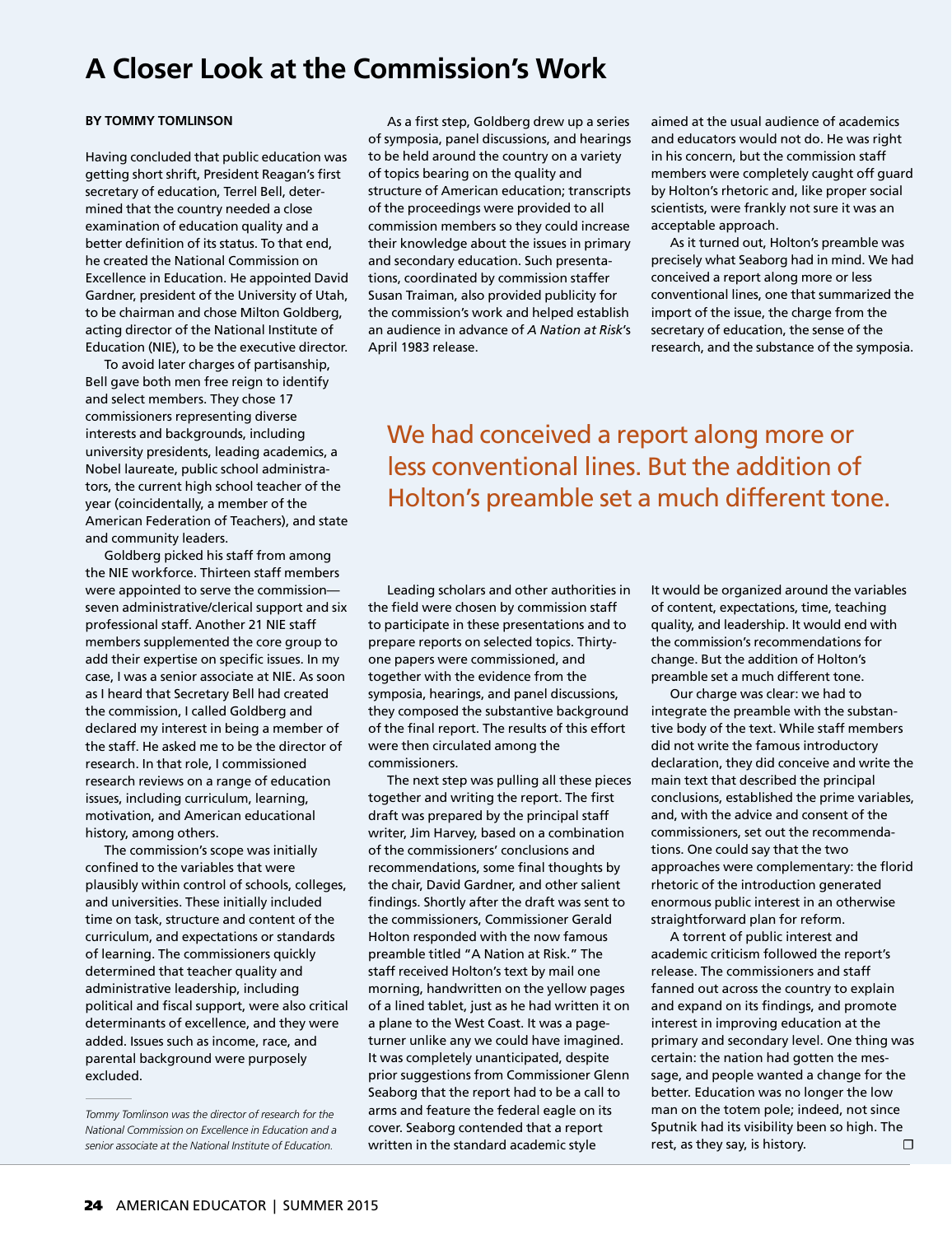vention into schools. In the new environment, both parties had reasons, constitutive and strategic, to pursue reforms that promised to enhance overall school quality.

Finally, the economic vision of schooling also sets priorities in the allocation of resources and attention for school reform. In higher education, as numerous critics have pointed out, more dollars are allocated to economically important areas like technology and science, while traditionally important but less practical subjects like humanities and the arts have been neglected.<sup>26</sup>

At the elementary and secondary level, much of the attention has been paid to reading and math, the two areas for which annual testing is required under No Child Left Behind, to the neglect of untested areas. Many states have cut funding for music and the arts in order to maximize time and resources for tested subjects.27 In short, the rise of the economic view of schooling has powerfully reshaped the divisions in educational politics and has focused the aims of schooling tightly around learning that has economic value.

#### Shifting Responsibility for Education

Hidden in plain sight in *A Nation at Risk*'s analysis was the responsibility that it placed on schools as the source of the problem and as the solution. By pointing the finger at declining standards and a diffusing mission, the authors placed responsibility squarely on schools to the exclusion of a range of other societal factors. As they wrote, "We conclude that declines in educational performance are in large part the result of disturbing inadequacies in the way the educational process itself is often conducted."28

While the report repeatedly mentioned the importance of a wide variety of stakeholders, including parents, students, unions, business groups, and legislatures, its call for excellence focused primarily on schools themselves as the prime enforcers of a new set of expectations: "Excellence characterizes a school or college that sets high expectations and goals for all learners, then tries in every way possible to help students reach them." Not surprisingly, the commission's recommendations were also focused on school variables, such as increasing academic course-taking requirements for graduation.

In adopting this school-centered analysis, *A Nation at Risk* implicitly rejected the broader view that school performance is a result of both school and societal factors. A 1977 College Board report, for example, sought to explain the same decline in SAT scores; its analysis allocated responsibility much more widely. Drawing on a variety of different kinds of evidence and offering a much more careful (if necessarily less definitive) analysis, the report concluded that a range of factors, both in school and out, were partially responsible for the decline in SAT scores.

Among the nonschool factors cited by the College Board: the increase in the time students spent watching television, a growth in single-parent families, changes in the composition of students taking the test, and the impact of the tumultuous 1960s and 1970s on the psyche and motivation of individual students. The authors concluded, "So there is no *one* cause of the SAT score decline, at least as far as we can discern, and we suspect no single pattern of causes. Learning is too much a part of Life to have expected anything else."29 In a warning to those who sought a simpler analysis, one that would focus attention narrowly on schools, the authors wrote: "[A]ny attempt to isolate developments in the schools from those in the society at large turns out to reflect principally the

inclination to institutionalize blame for whatever is going wrong; the formal part of the learning process cannot be separated from its societal context."30

Critics have charged that by ignoring the role of these external factors, *A Nation at Risk* unfairly scapegoated educators.<sup>31</sup> There is truth to this, but it is also the case that developments in educational research were giving increasing support to the idea that schools did, or at least could, play a powerful role in affecting student outcomes.

Research subsequent to James S. Coleman's 1966 report on educational opportunity, known as the Coleman Report, concluded that the idea that family background was so powerful that school factors did not appreciably shape student outcomes was overblown.



The researchers argued that by focusing on measurable school resources (books in the library, for example), the Coleman Report ignored the school process variables that differentiated low- and high-quality schools. These researchers—pioneers of what was dubbed the "effective schools movement"—found that high-quality schools generally shared five characteristics: "strong administrative leadership, high expectations for achievement, an orderly learning environment, an emphasis on basic skills and frequent monitoring of student progress."32

Coleman and his colleagues reached similar conclusions in their prominent studies of Catholic schools, which found that the sense of shared mission and high expectations that characterized these private schools produced higher levels of learning than similar public schools. Sara Lawrence-Lightfoot's book *The Good High School* put less emphasis on order and discipline but also found that a school's atmosphere, principal leadership, respect for teachers, and high expectations were key ingredients in school success.<sup>33</sup> In sum, while the specific characteristics of success were debated, and continue to be, there was a growing sense by the mid- to late 1970s that schools could make a considerable difference in student learning, even for students who came from highly challenging family situations.

At the same time, the country experienced a broader decline in collective responsibility for schooling. By the early 1980s, the desegregation movement, America's most concerted effort to assume broader responsibility for schooling, had long since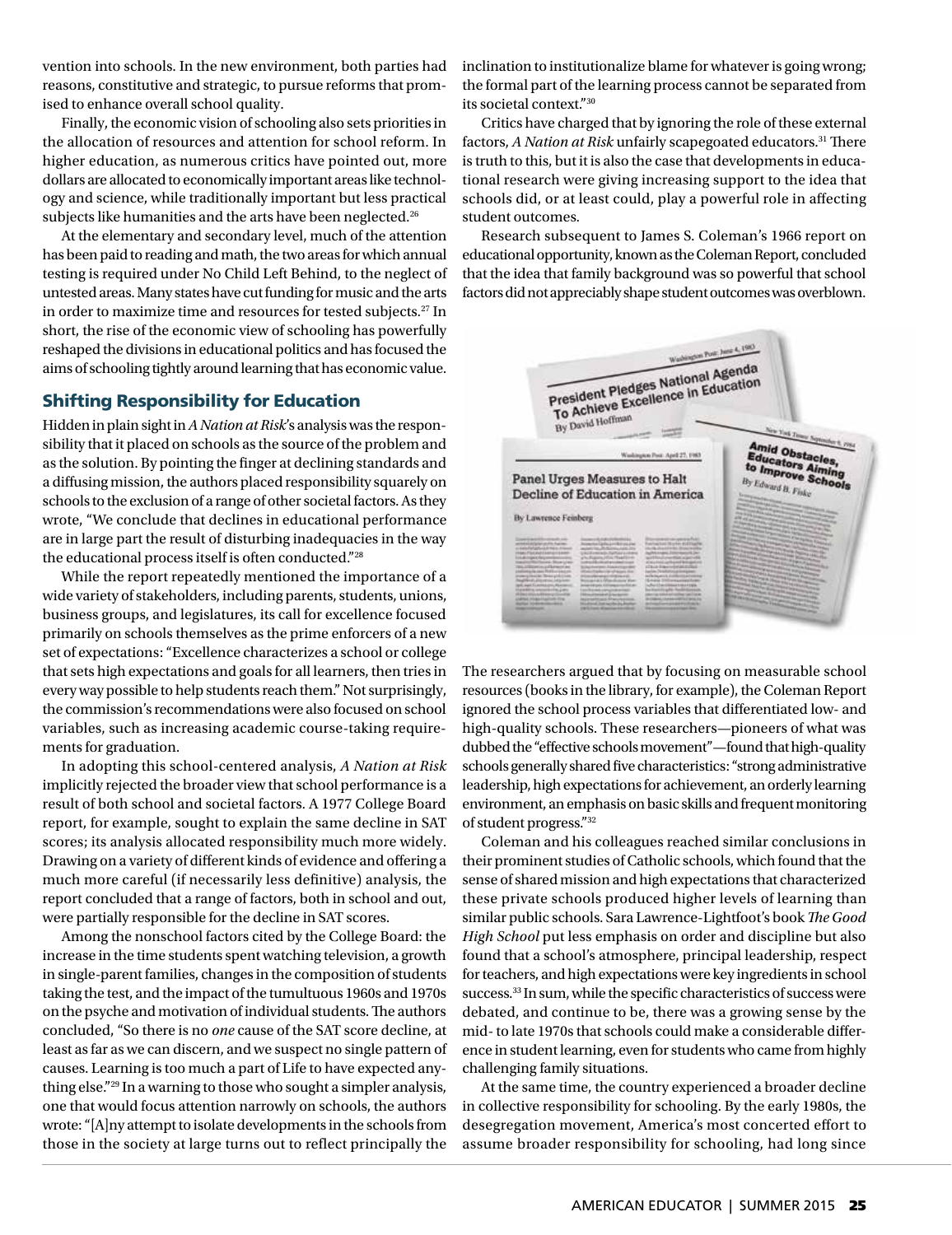fallen by the wayside. In light of the failures of busing and the anti-welfare state political climate that it helped to produce, 34 political leaders of both parties became averse to discussing the antipoverty or school integration measures that many critics argued were necessary for real reform.

Margaret Weir and Ira Katznelson point to the way that postwar shifts toward suburbanization, aided by government construction of highways and Federal Housing Administration mortgage guarantees, exacerbated racial and socioeconomic segregation and eroded collective responsibility for schooling.<sup>35</sup> The consequences of these shifts for schools (and neighborhoods) that remain in concentrated poverty have been disastrous, a point that has been amply documented in a series of social scientific studies beginning with William Julius Wilson's\* *The Truly Disadvantaged*. 36 Journalistic critics like Jonathan Kozol and Alex Kotlowitz have

History has shown that top-down technocratic approaches have limited power in generating school improvement.

dramatized the traumatic consequences for children of the growth of high-poverty schools and neighborhoods and the unfairness of this arrangement in a land that promises equal opportunity.37

But this time, the social scientific consensus and moral claims for fairness were running against the political tide, and political leaders steered clear of anything that could be linked to busing.<sup>38</sup> In this regard, the school-centered analysis offered by *A Nation at Risk* provided a comfortable template for risk-averse political leaders—it put responsibility squarely on the schools and, consistent with the broader political temper of the times, did not ask for redistribution of resources or otherwise challenge the structural inequalities of schooling.

The analysis of *A Nation at Risk* placed a set of boundaries around the responsibility for improving schooling that has continued to mark the debate in the years since. The calls for educator accountability that have become prominent in recent years take as their premise the idea that schools are, at minimum, substantially responsible for student outcomes.

This emphasis on school responsibility has created a fundamental divide that has persisted through the subsequent battles over school reform, with many teachers arguing that it is unfair for them to be judged on outcomes that are at least partly out of their control, and with political reformers preaching the mantra of accountability and "no excuses." Again, the lines are teachers versus politicians and parents, as opposed to left versus right, as many school reformers on the left and center-left have welcomed greater educator accountability as a means to use schools to break cycles of poverty.

The result has been a downward spiral of distrust between policymakers and practitioners. As policymakers have sought to increase control through standards and accountability, teachers and their representatives have increasingly resisted what they see as misplaced blame and narrowing of curriculum. This resistance only hardens the resolve of policymakers to increase their levels of regulation and control, beginning the cycle anew.

Finally, embracing an essentially managerial effort to improve schools' performance precludes a broader discussion of structural reform (combating poverty, improving housing and employment) or societal responsibility for improving schools (desegregation). In this regard, the debate over schools reflects a rightward shift away from comprehensive efforts to improve high-poverty schools and neighborhoods.

#### Getting Out from Under the Shadow of *A Nation at Risk*

While international comparisons and video studies of classrooms continue to suggest American students do need a more rigorous and challenging education—confirming one part of *A Nation at Risk*'s basic message—history has also shown that top-down technocratic approaches have limited power in generating school improvement.

Today, we would do well to embrace a different set of aims, remembering that schooling is as much about expanding the mind as it is about preparing people for jobs, that policymakers must empower educators to learn and grow rather than seek to control them, and that issues outside of schools, such as poverty and healthcare, must be tackled alongside those within schools if the goal is real progress for all of our students. These are not popular positions in the public debate, because such positions require that we see schooling as more than a utilitarian enterprise, that we trust a profession constantly under fire,<sup>†</sup> and that we fight poverty in ways that the American public has traditionally not supported.

The most promising people to argue for these positions are teachers themselves. Teachers are among the few professionals in American society who recognize the intrinsic benefits of reading Shakespeare or exploring Newton's laws. Teachers are the ones who understand that you enhance the profession by making it the kind that people want to join. And teachers are the ones who experience firsthand the effects that our stingy welfare state policies have on our most vulnerable citizens. Unless, or until, educators make this case, powerfully and clearly, they will continue to operate within the paradigm created by  $A$  Nation at Risk.  $\Box$ 

#### Endnotes

1. William L. Boyd and Charles T. Kerchner, eds., *The Politics of Excellence and Choice in Education: 1987 Yearbook of the Politics of Education Association* (New York: Palmer Press, 1988); Joseph T. Murphy, ed., *The Educational Reform Movement of the 1980s: Perspectives* 

#### *(Continued on page 44)*

<sup>\*</sup>For more on the problem of concentrated urban poverty, see Wilson's article "Being Poor, Black, and American" in the Spring 2011 issue of *American Educator*, available at www.aft.org/ae/spring2011/wilson.

<sup>†</sup> For more about the intense scrutiny of the teaching profession, see "Quieting the [Teacher Wars" in the Spring 2015 issue of](www.aft.org/ae/spring2015/goldstein) *American Educator*, available at www.aft. org/ae/spring2015/goldstein.